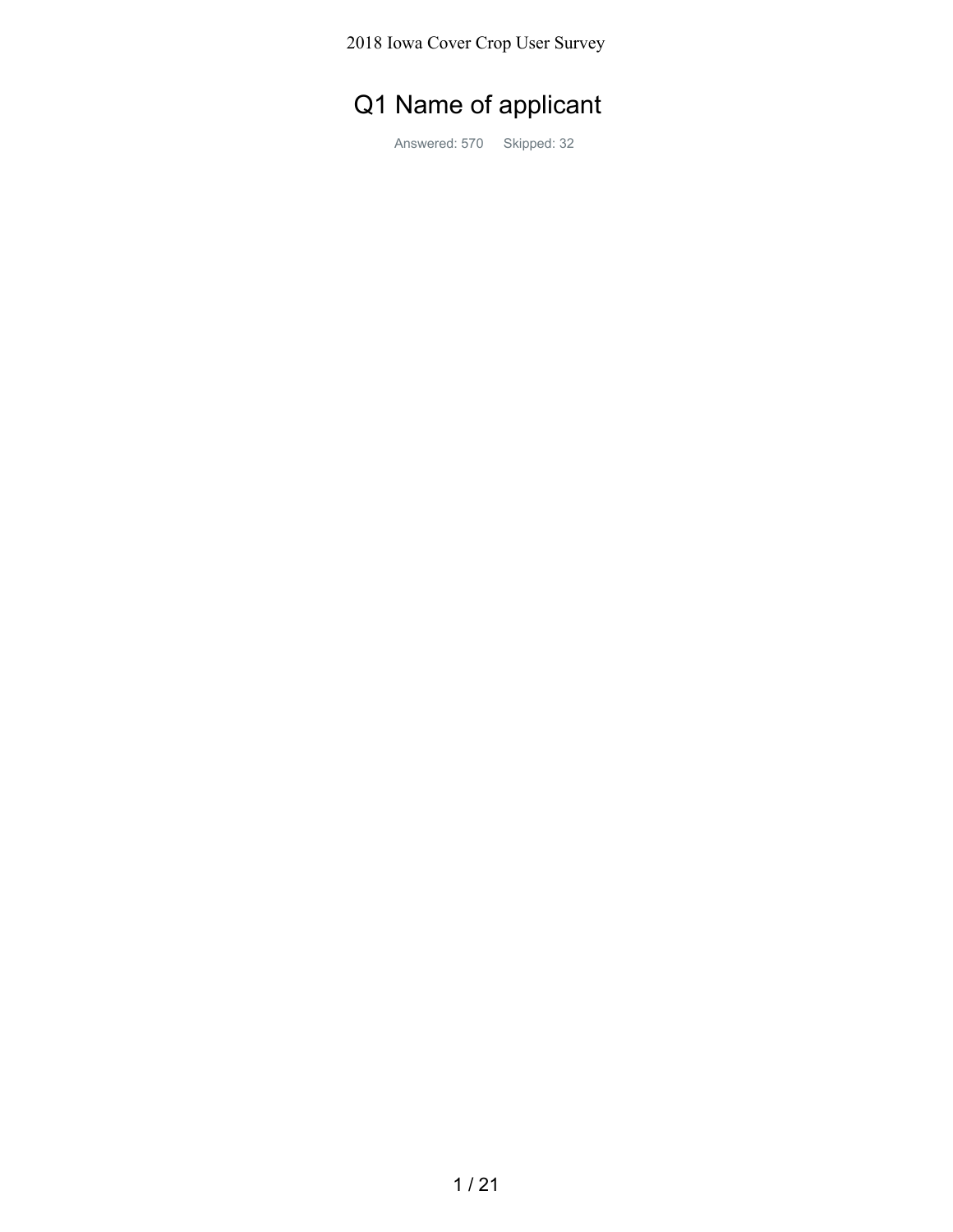## Q2 What is your email address? (IDALS may provide additional resources, information on field days, and/or other opportunities related to cover crops).

Answered: 288 Skipped: 314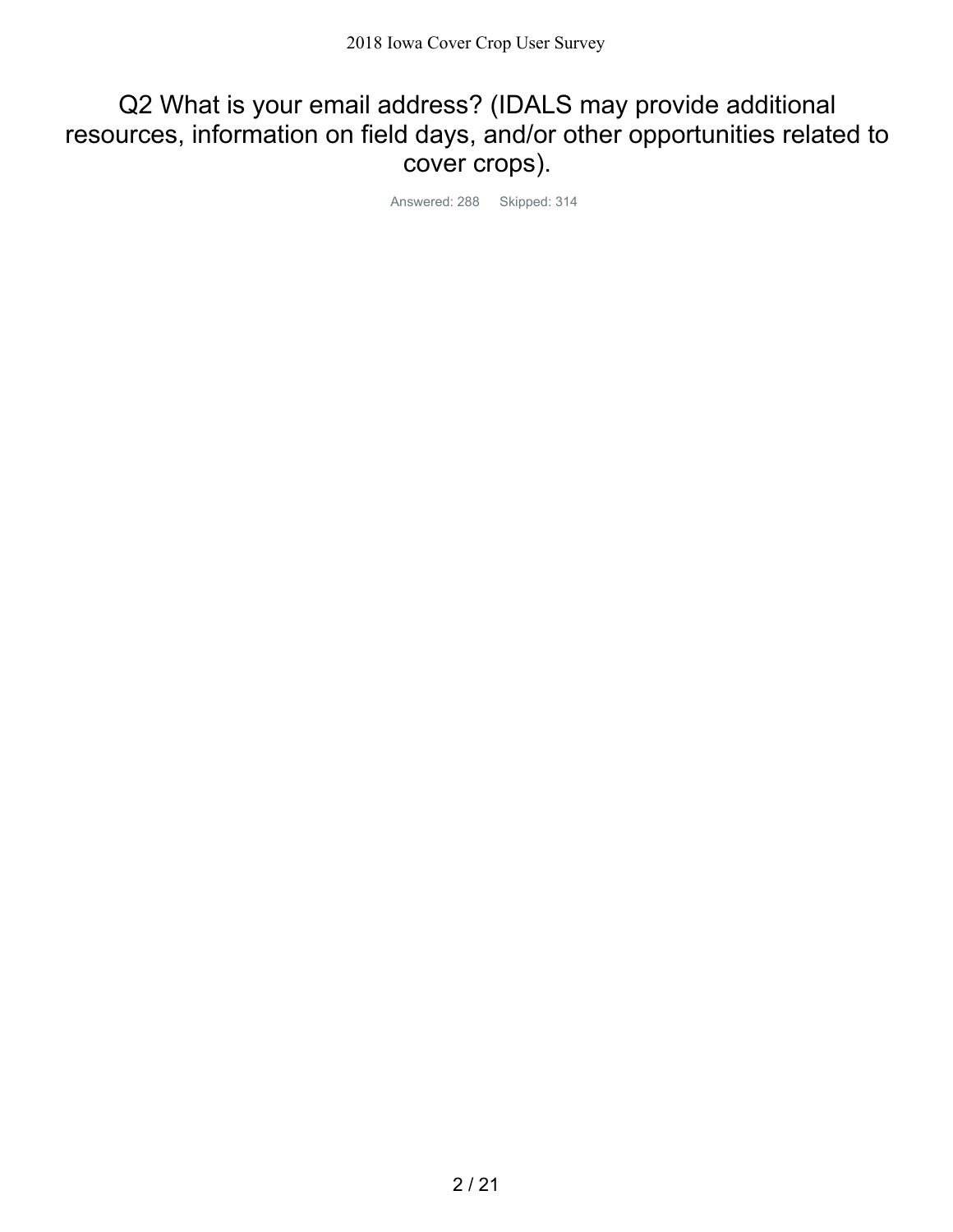## Q3 FARMS ID (if IDALS funded), use EQIP/CSP if NRCS funded, N/A if non-gov't assistance.

Answered: 602 Skipped: 0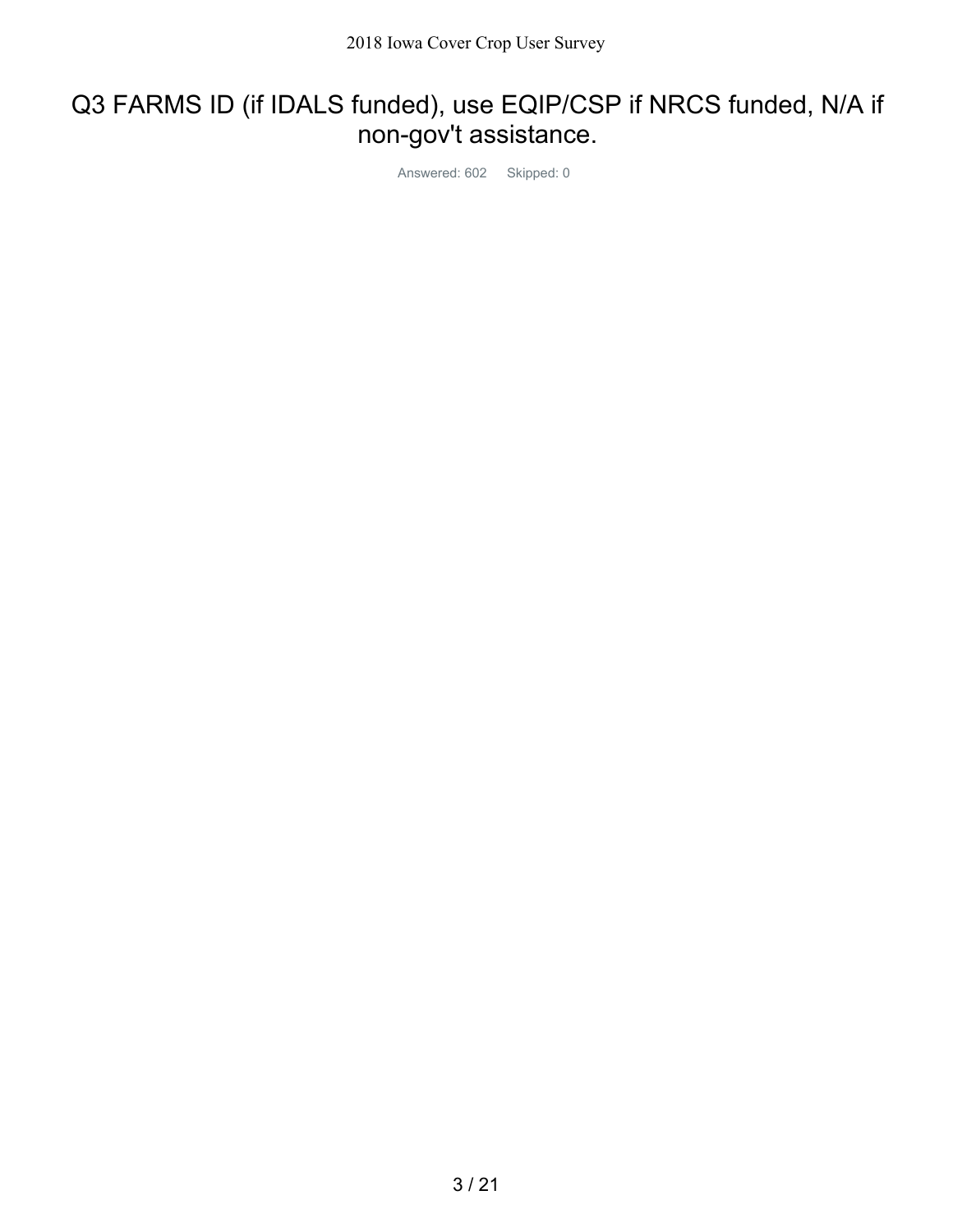

| <b>ROW Crops With</b><br>multiple                                   |           |            |     |     |     |     |     |          |                  |             |
|---------------------------------------------------------------------|-----------|------------|-----|-----|-----|-----|-----|----------|------------------|-------------|
| 3 or more<br>crops in                                               |           |            |     |     |     |     |     |          |                  |             |
|                                                                     | 0%<br>10% | 20%<br>30% | 40% | 50% | 60% | 70% | 80% | 90% 100% |                  |             |
| <b>ANSWER CHOICES</b>                                               |           |            |     |     |     |     |     |          | <b>RESPONSES</b> |             |
| Row crop production (corn/soybeans) - no livestock                  |           |            |     |     |     |     |     |          | 32.39%           | 195         |
| Row crops with Hogs                                                 |           |            |     |     |     |     |     |          | 5.15%            | 31          |
| Row crops with Cattle                                               |           |            |     |     |     |     |     |          | 43.36%           | 261         |
| Row crops with Dairy                                                |           |            |     |     |     |     |     |          | 3.32%            | 20          |
| Row crops with Poultry/Turkey                                       |           |            |     |     |     |     |     |          | $0.00\%$         | $\mathbf 0$ |
| Row crops with Sheep/Goats                                          |           |            |     |     |     |     |     |          | 1.00%            | 6           |
| Row crops with multiple livestock enterprises                       |           |            |     |     |     |     |     |          | 6.15%            | 37          |
| 3 or more crops in rotation (corn, soy, small grains, alfalfa, etc) |           |            |     |     |     |     |     |          | 8.64%            | 52          |
| <b>TOTAL</b>                                                        |           |            |     |     |     |     |     |          |                  | 602         |

## Q4 What best descibes your farm operation?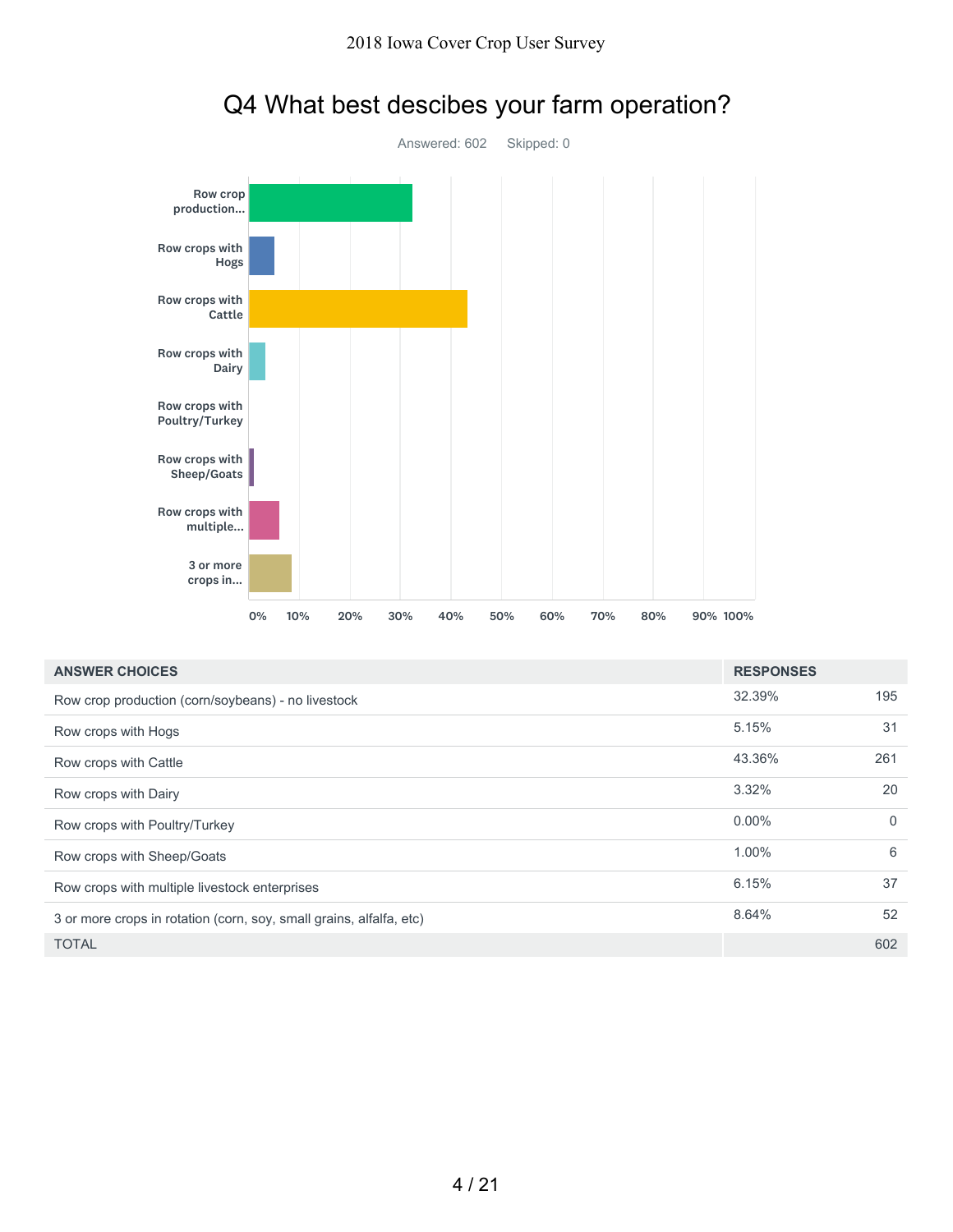## Q5 Which of the following best describes the area(s) you seeded to cover crops?



| <b>ANSWER CHOICES</b>                                                                                                               | <b>RESPONSES</b> |     |
|-------------------------------------------------------------------------------------------------------------------------------------|------------------|-----|
| I own and operate the fields seeded to cover crops.                                                                                 | 59.12%           | 350 |
| I'm the tenant/operator on the fields seeded to cover crops, the landowner requested cover crops be added to their fields.          | 9.29%            | 55  |
| I'm the tenant/operator on the fields seeded to cover crops, the landowner did not request cover crops be added to their<br>fields. | 23.99%           | 142 |
| I'm the landowner, but do not operate the fields seeded to cover crops (cash rental agreement)                                      | 5.57%            | 33  |
| I'm the farm manager of the fields seeded to cover crops                                                                            | 2.03%            | 12  |
| <b>TOTAL</b>                                                                                                                        |                  | 592 |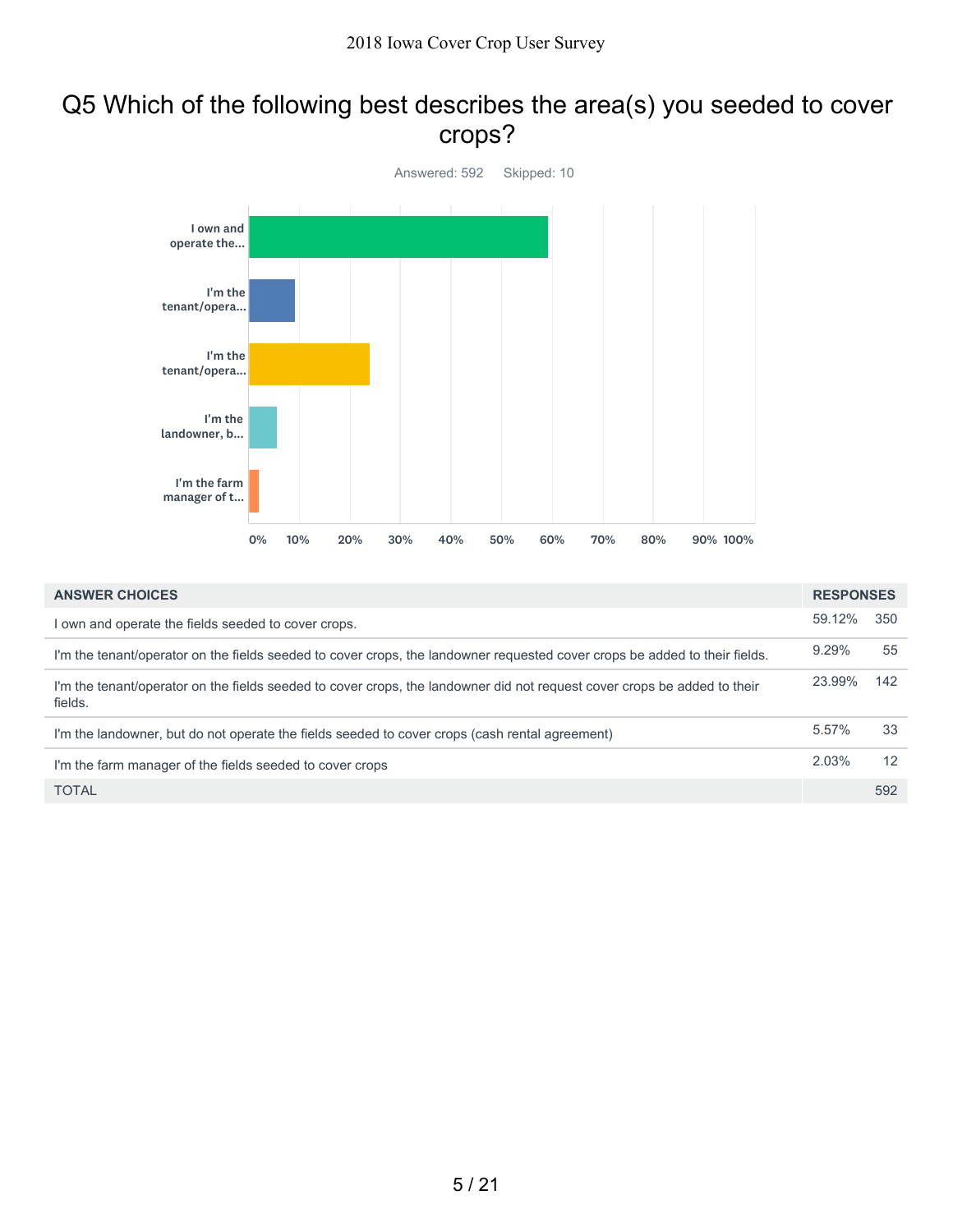

# Q6 What is your experience in using cover crops?

| <b>ANSWER CHOICES</b> | <b>RESPONSES</b> |     |
|-----------------------|------------------|-----|
| 1st time              | 29.40%           | 177 |
| less than 5 years     | 53.16%           | 320 |
| 5+ years              | 17.44%           | 105 |
| <b>TOTAL</b>          |                  | 602 |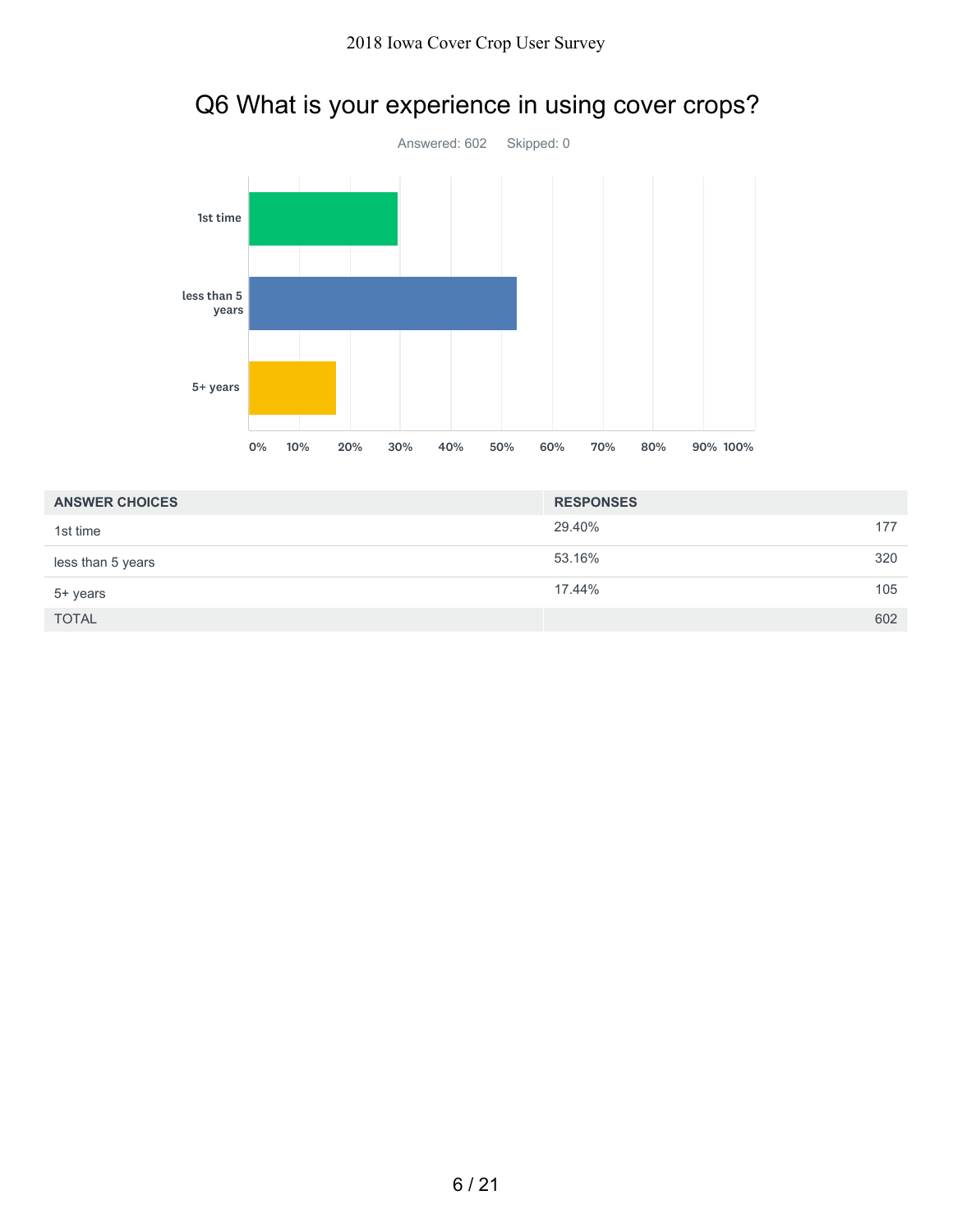

|  | Q7 What crop(s) did you seed cover crops into in 2018?: |  |
|--|---------------------------------------------------------|--|
|--|---------------------------------------------------------|--|

| <b>ANSWER CHOICES</b>                           | <b>RESPONSES</b> |     |
|-------------------------------------------------|------------------|-----|
| Corn (grain)                                    | 65.28%           | 393 |
| Soybeans                                        | 54.65%           | 329 |
| Corn (silage)                                   | 21.10%           | 127 |
| Corn (seed)                                     | 0.83%            | 5   |
| Small Grains (oats, rye, wheat, etc)            | 5.65%            | 34  |
| Horticultural crops                             | 0.33%            | 2   |
| Prevent plant, hail damage, flooded acres, etc. | 0.66%            | 4   |
| Total Respondents: 602                          |                  |     |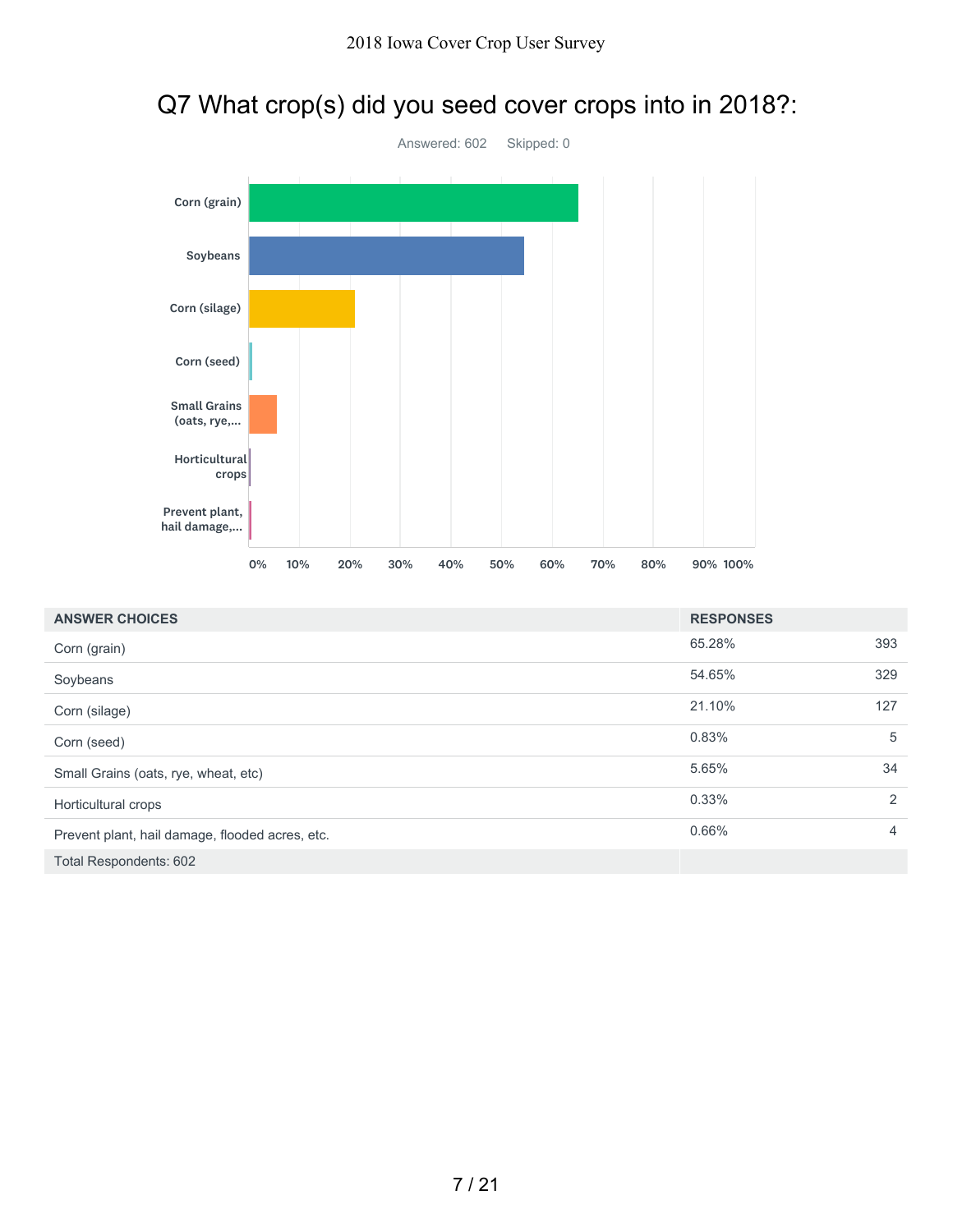## Q8 What best describes your approach to using cover crops? (check all that apply)



| <b>ANSWER CHOICES</b>                                            | <b>RESPONSES</b> |     |
|------------------------------------------------------------------|------------------|-----|
| Start on a small amount of acres and add more acres every year.  | 37.31%           | 216 |
| seed cover crops on land with more erosive potential             | 51.64%           | 299 |
| use cover crops to add a supplemental feed source for livestock. | 35.06%           | 203 |
| seed cover crops on the majority of acres in my operation.       | 17.44%           | 101 |
| I'm seeding a small amount of acres before expanding acreage     | 9.15%            | 53  |
| Total Respondents: 579                                           |                  |     |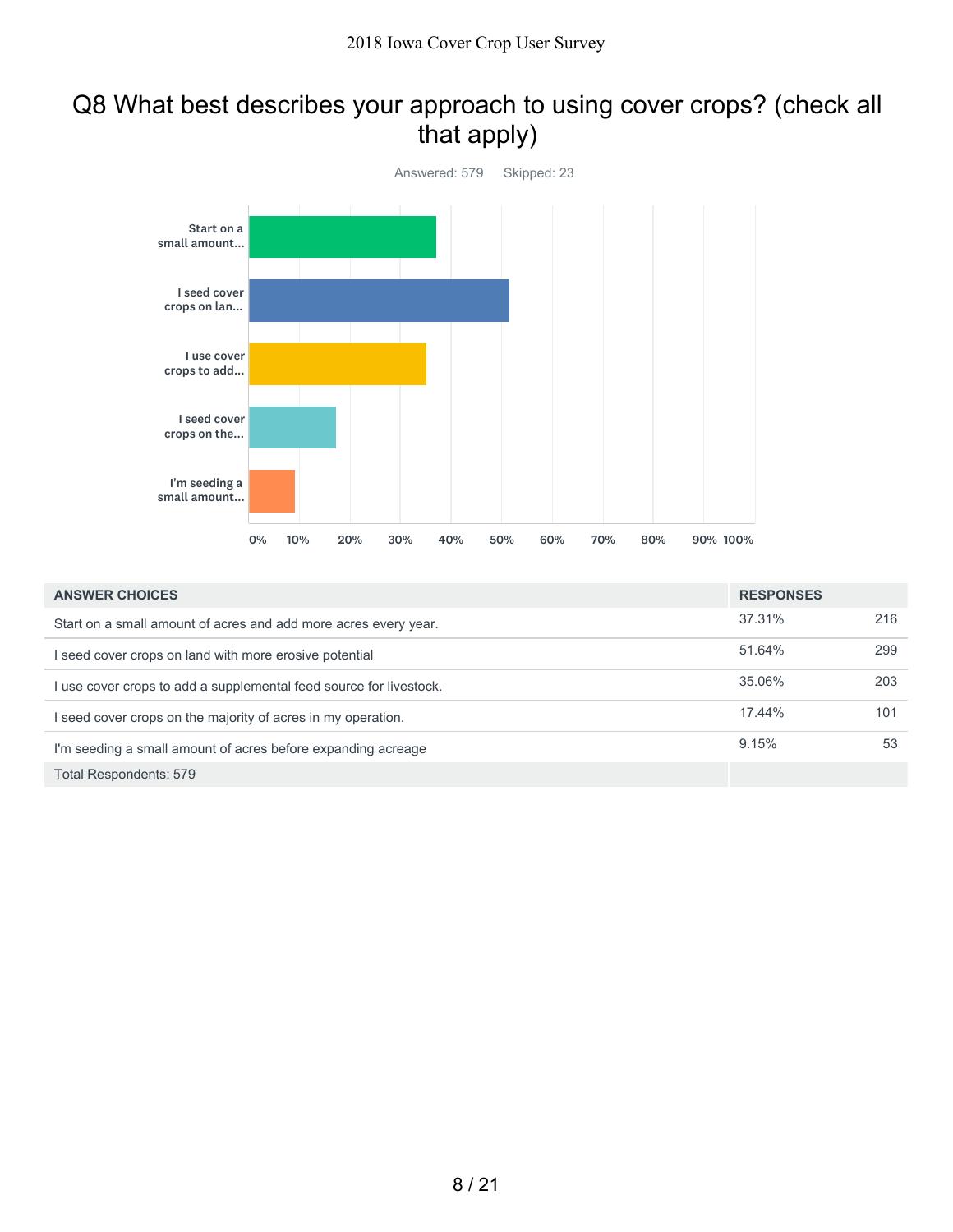#### Q9 Some producers may seed more acres of cover crops than they receive financial assistance for. Please indicate the total acres of cover crops seeded and the acres cost-shared.



| <b>ANSWER CHOICES</b>                                                            | <b>AVERAGE NUMBER</b> | <b>TOTAL NUMBER</b> | <b>RESPONSES</b> |
|----------------------------------------------------------------------------------|-----------------------|---------------------|------------------|
| Total estimated acres seeded in cover crops (cost-shared + non cost-<br>shared): | 179                   | 98.146              | 548              |
| Acres of cover crops partially funded with NRCS/IDALS funding:                   | 117                   | 63.144              | 538              |
| Total Respondents: 557                                                           |                       |                     |                  |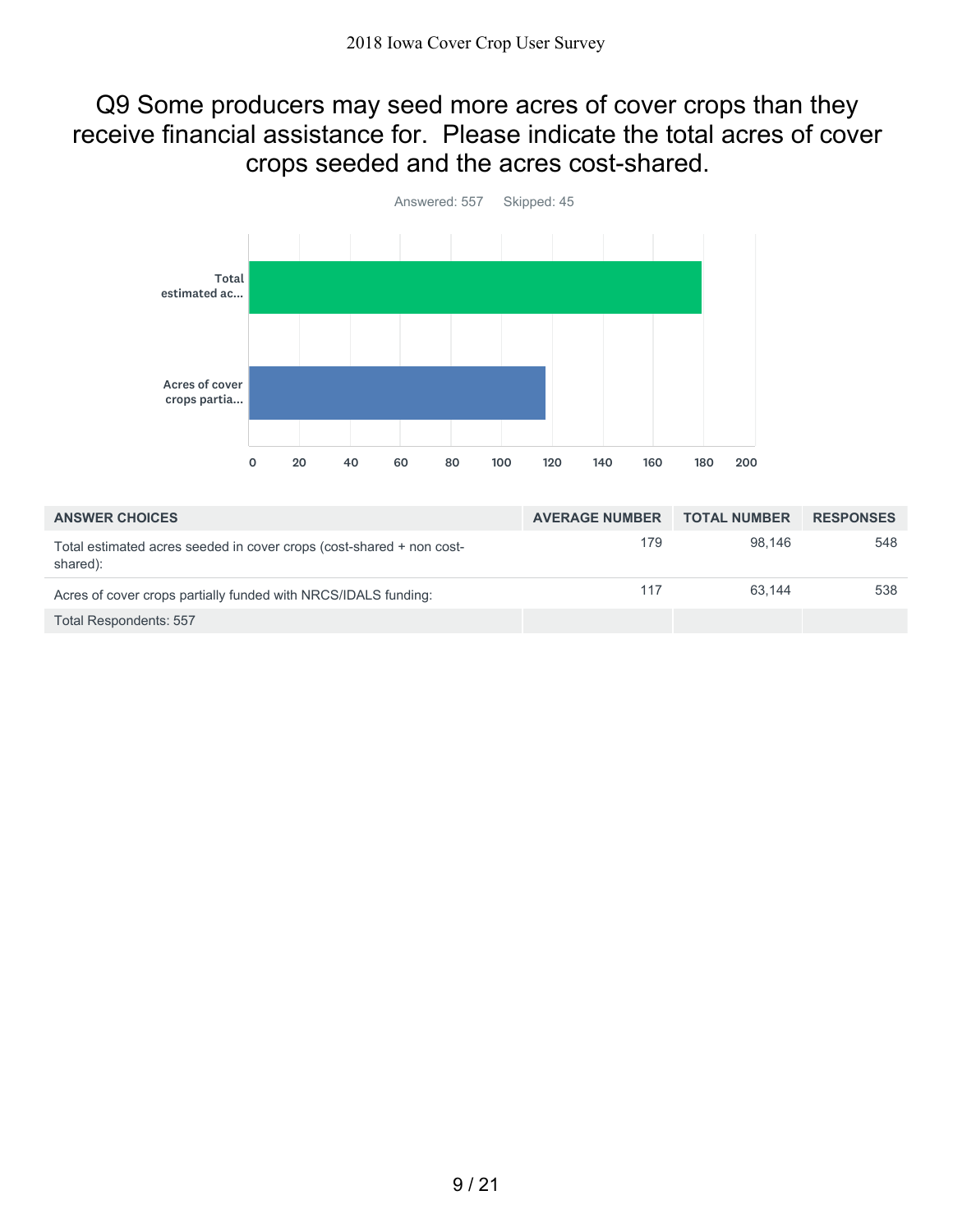

|  |  | Q10 When did you seed your cover crop? |
|--|--|----------------------------------------|
|--|--|----------------------------------------|

| <b>ANSWER CHOICES</b>                 | <b>RESPONSES</b> |     |
|---------------------------------------|------------------|-----|
| Pre-harvest (at crop maturity)        | 25.89%           | 153 |
| Pre-harvest (prior to canopy closure) | 2.03%            | 12  |
| Post-harvest                          | 79.86%           | 472 |
| Prevent plant/other failed acres      | 1.18%            |     |
| <b>Total Respondents: 591</b>         |                  |     |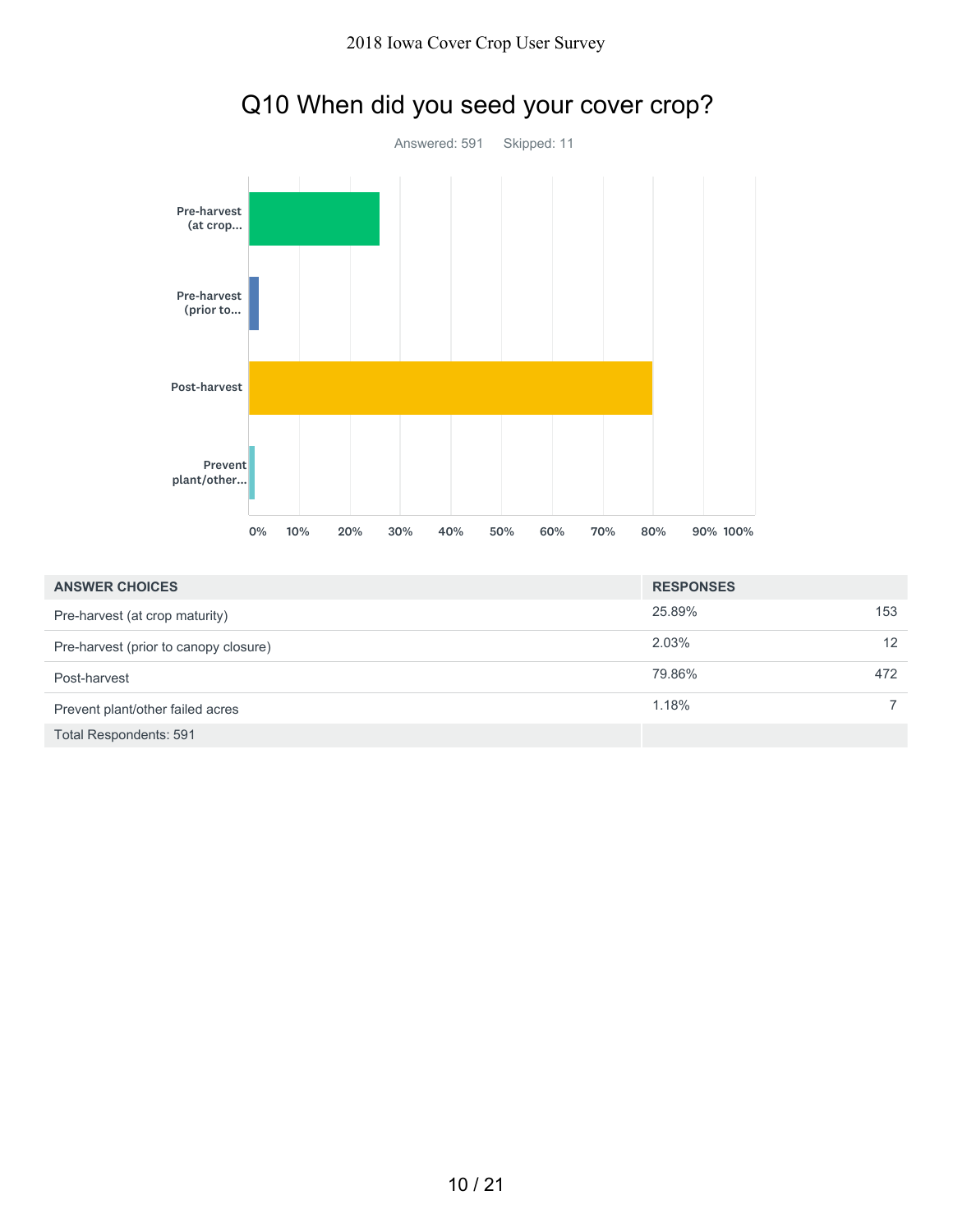

# Q11 What method(s) did you use to seed cover crops?

| <b>ANSWER CHOICES</b>                     | <b>RESPONSES</b> |     |
|-------------------------------------------|------------------|-----|
| Aerial (airplane/helicopter)              | 23.26%           | 140 |
| Broadcast (into standing crop)            | 6.98%            | 42  |
| Broadcast (after harvest or failed acres) | 22.09%           | 133 |
| Drill                                     | 62.79%           | 378 |
| Total Respondents: 602                    |                  |     |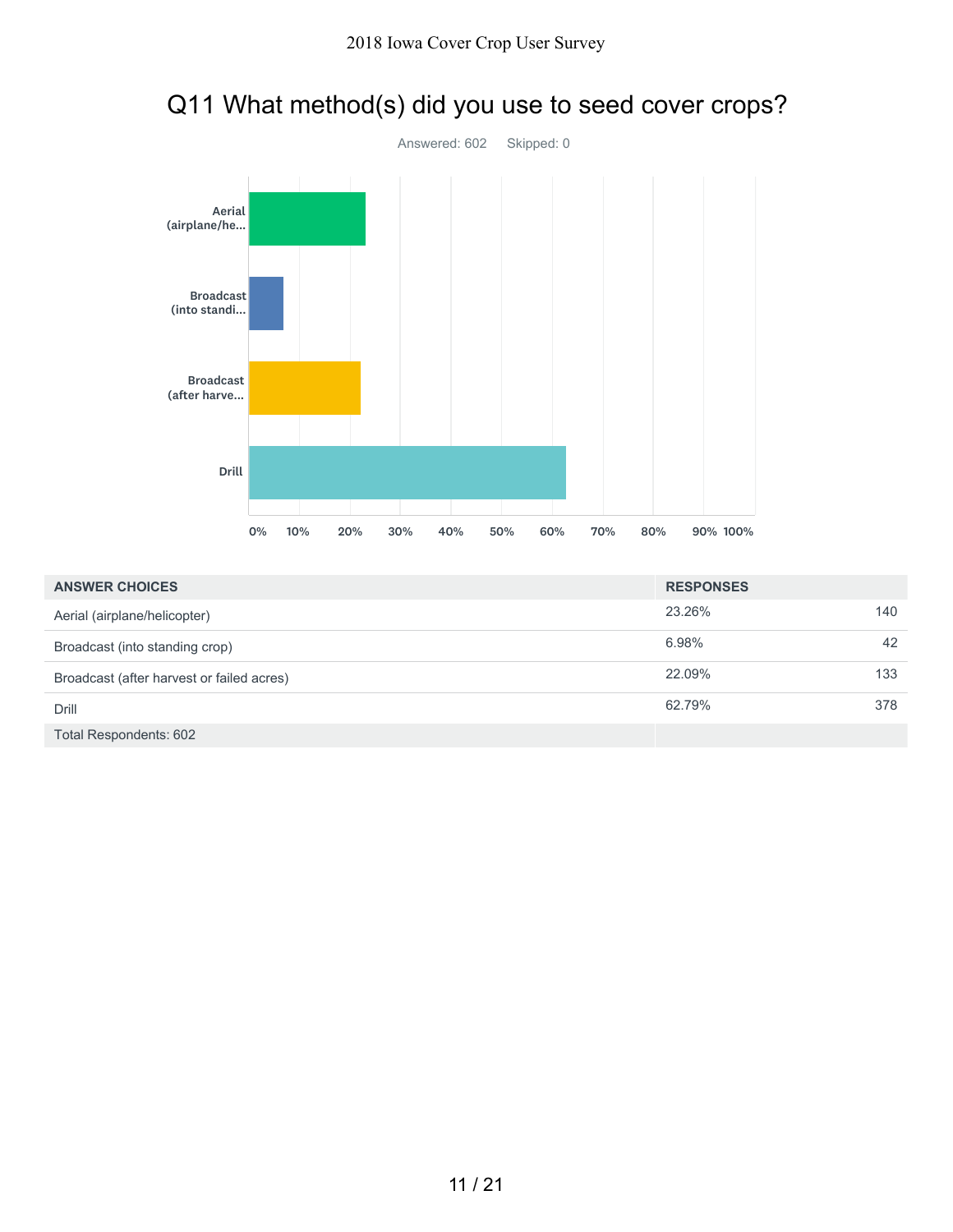## Q12 Is this your preferred method of seeding cover crops?



| <b>ANSWER CHOICES</b> | <b>RESPONSES</b> |     |
|-----------------------|------------------|-----|
| Yes                   | 77.33%           | 457 |
| <b>No</b>             | 2.71%            | 16  |
| Not Sure              | 19.97%           | 118 |
| <b>TOTAL</b>          |                  | 591 |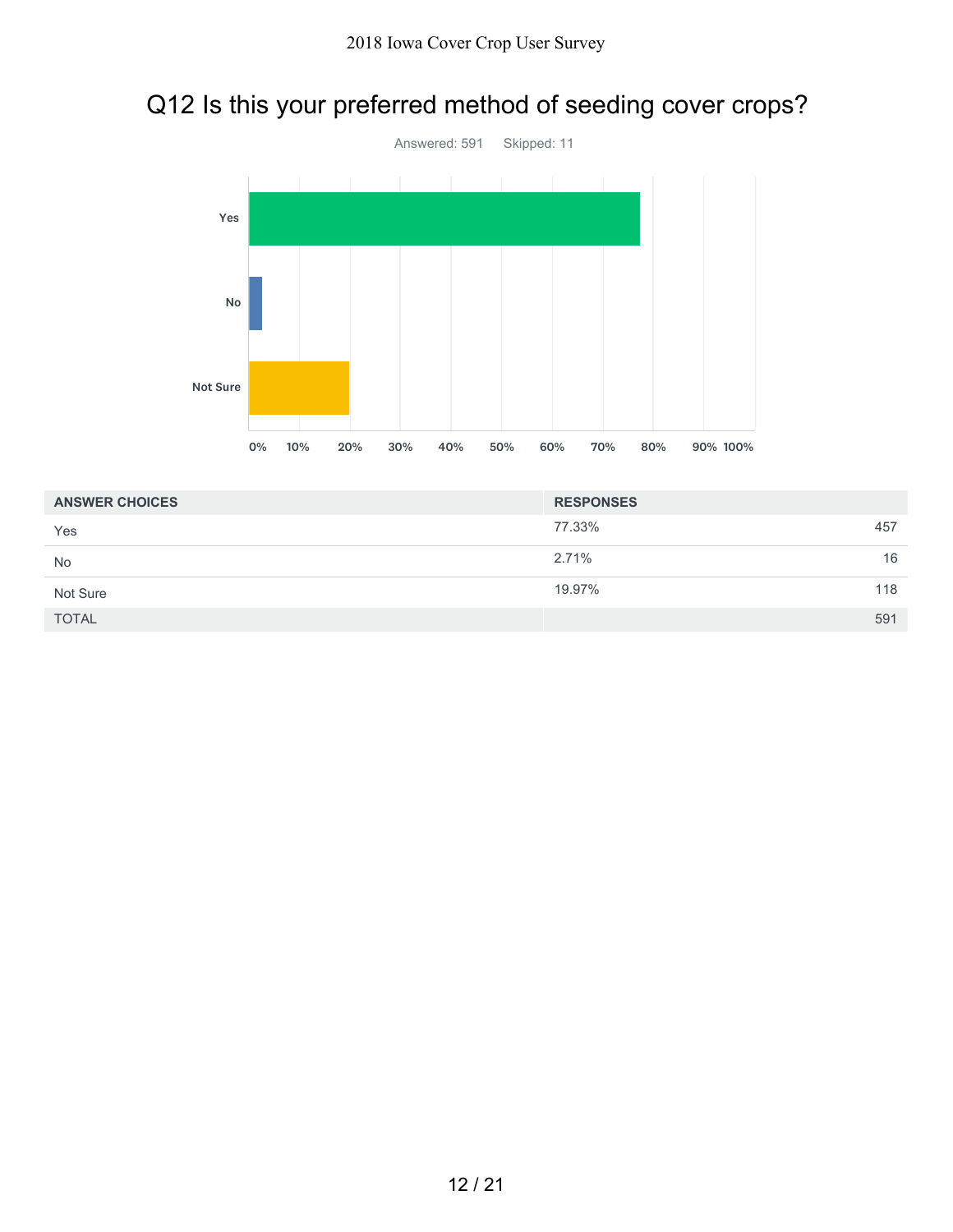## Q13 What crop(s) do you plan to plant after your cover crop in 2019?:



| <b>ANSWER CHOICES</b>                | <b>RESPONSES</b> |     |
|--------------------------------------|------------------|-----|
| Corn (grain)                         | 61.63%           | 371 |
| Soybeans                             | 67.94%           | 409 |
| Corn (silage)                        | 11.46%           | 69  |
| Corn (seed)                          | 0.17%            | 1   |
| Small Grains (oats, rye, wheat, etc) | 3.99%            | 24  |
| Horticultural crops                  | 0.17%            |     |
| <b>Total Respondents: 602</b>        |                  |     |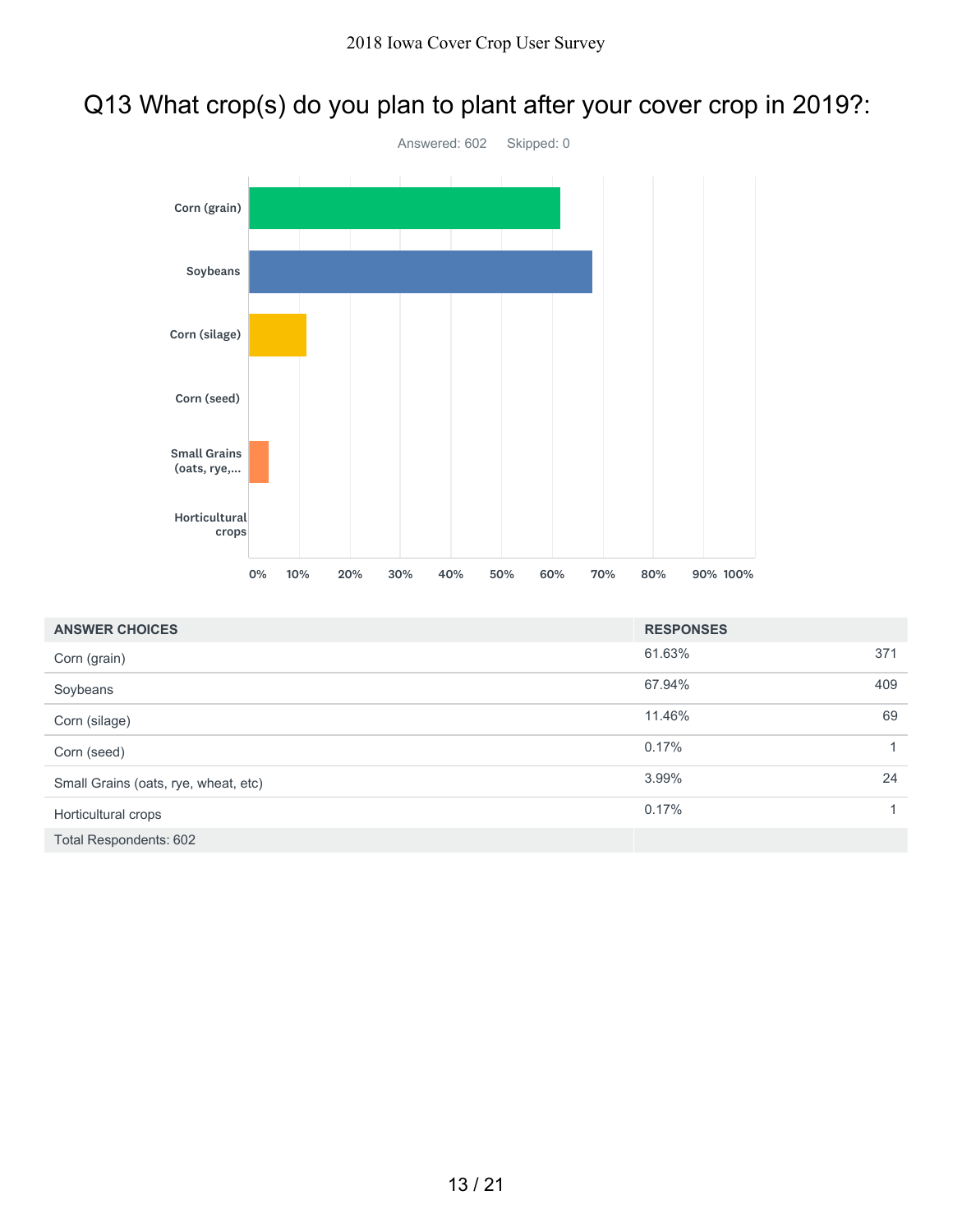## Q14 How do you plan to manage the cover crop in the spring?



| <b>ANSWER CHOICES</b>                                      | <b>RESPONSES</b> |     |
|------------------------------------------------------------|------------------|-----|
| Terminate with herbicide and no-till plant subsequent crop | 70.43%           | 424 |
| Herbicide and tillage prior to planting                    | 14.45%           | 87  |
| Tillage only prior to planting                             | 8.47%            | 51  |
| Roller/crimper                                             | 1.00%            | 6   |
| Roller/crimper w/ herbicide                                | 0.17%            |     |
| Harvest for forage (hay/silage) and no-till plant          | 14.29%           | 86  |
| Harvest for forage (hay/silage) with tillage               | 3.99%            | 24  |
| Total Respondents: 602                                     |                  |     |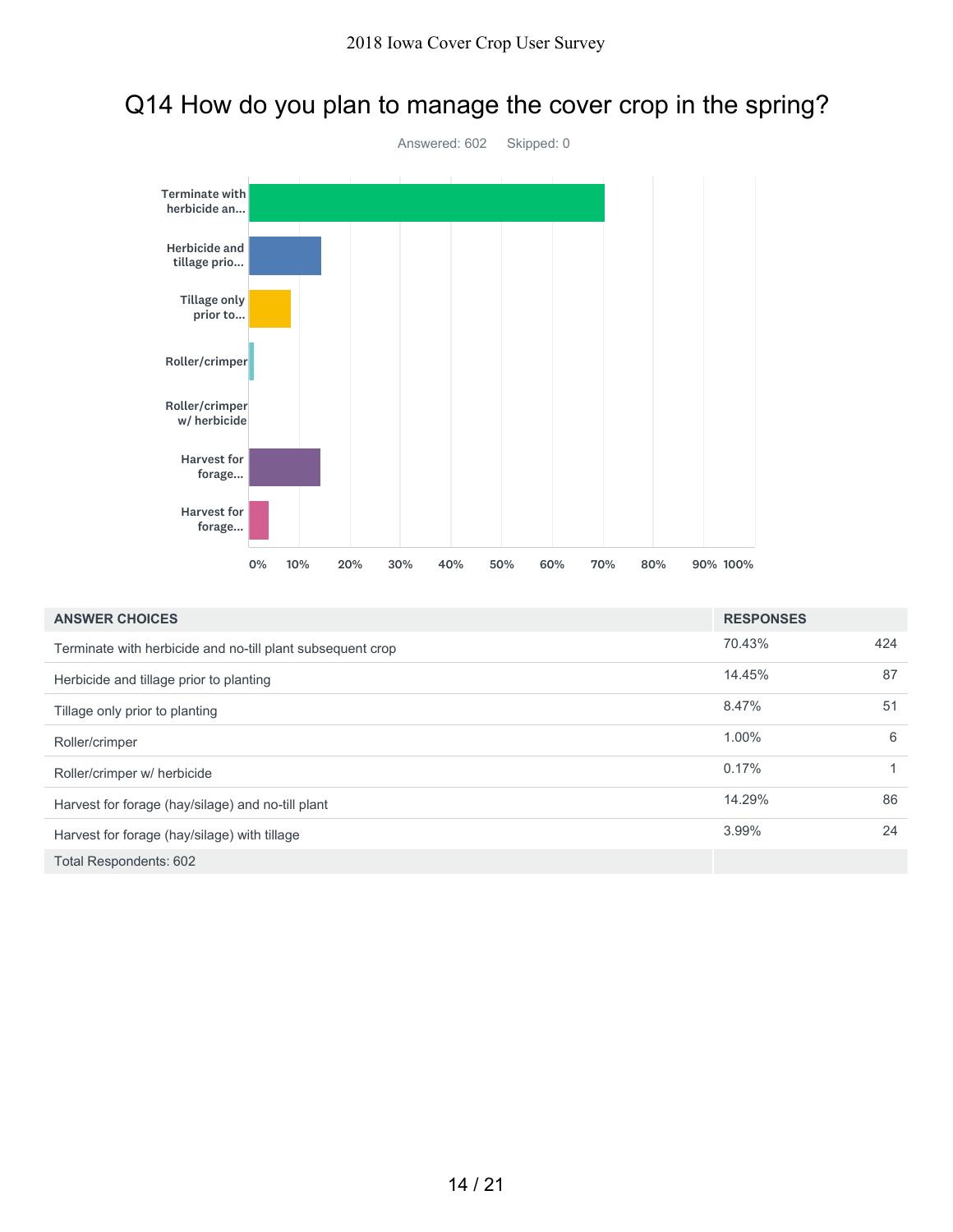

# Q15 What type of cover crop did you seed?

| <b>ANSWER CHOICES</b>                             | <b>RESPONSES</b> |     |
|---------------------------------------------------|------------------|-----|
| Winter-hardy grass (cereal rye, triticale, wheat) | 82.72%           | 498 |
| Non-winter hardy grass (oats, spring wheat)       | 14.45%           | 87  |
| Brassica (turnip, radish, rapeseed, etc)          | 13.95%           | 84  |
| Legume (clover, vetch, peas, etc)                 | 1.50%            | 9   |
| Annual ryegrass                                   | 8.64%            | 52  |
| Mix of 2-3 species                                | 4.49%            | 27  |
| Mix of 3-5 species                                | 2.66%            | 16  |
| Mix of $5+$ species                               | 0.17%            | 4   |
| Total Respondents: 602                            |                  |     |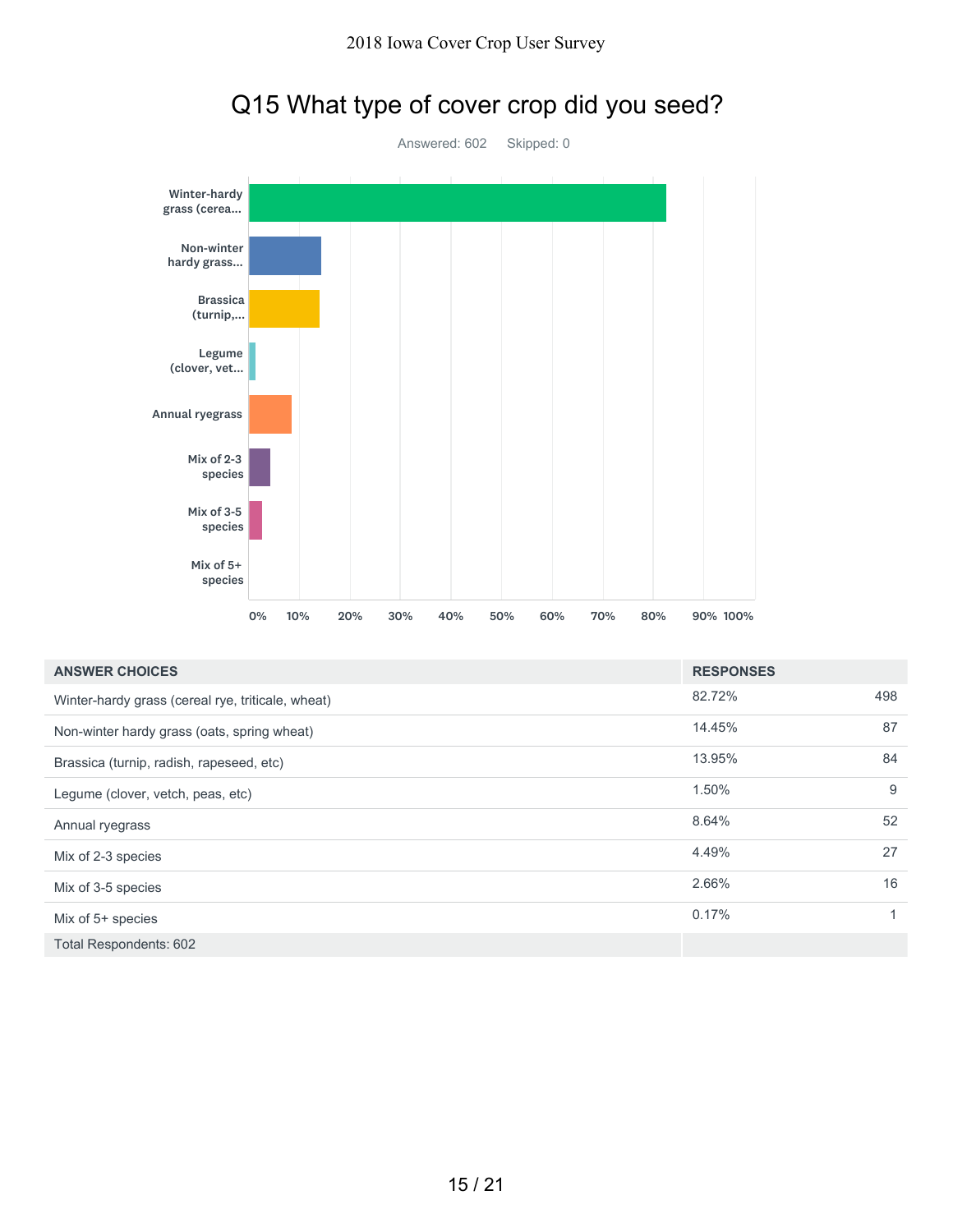## Q16 Based on your experience, do you plan to use cover crops next year?



| <b>ANSWER CHOICES</b> | <b>RESPONSES</b> |    |
|-----------------------|------------------|----|
| Yes                   | 83.39%<br>502    |    |
| <b>No</b>             | 0.50%            | 3  |
| Not sure              | 16.11%           | 97 |
| <b>TOTAL</b>          | 602              |    |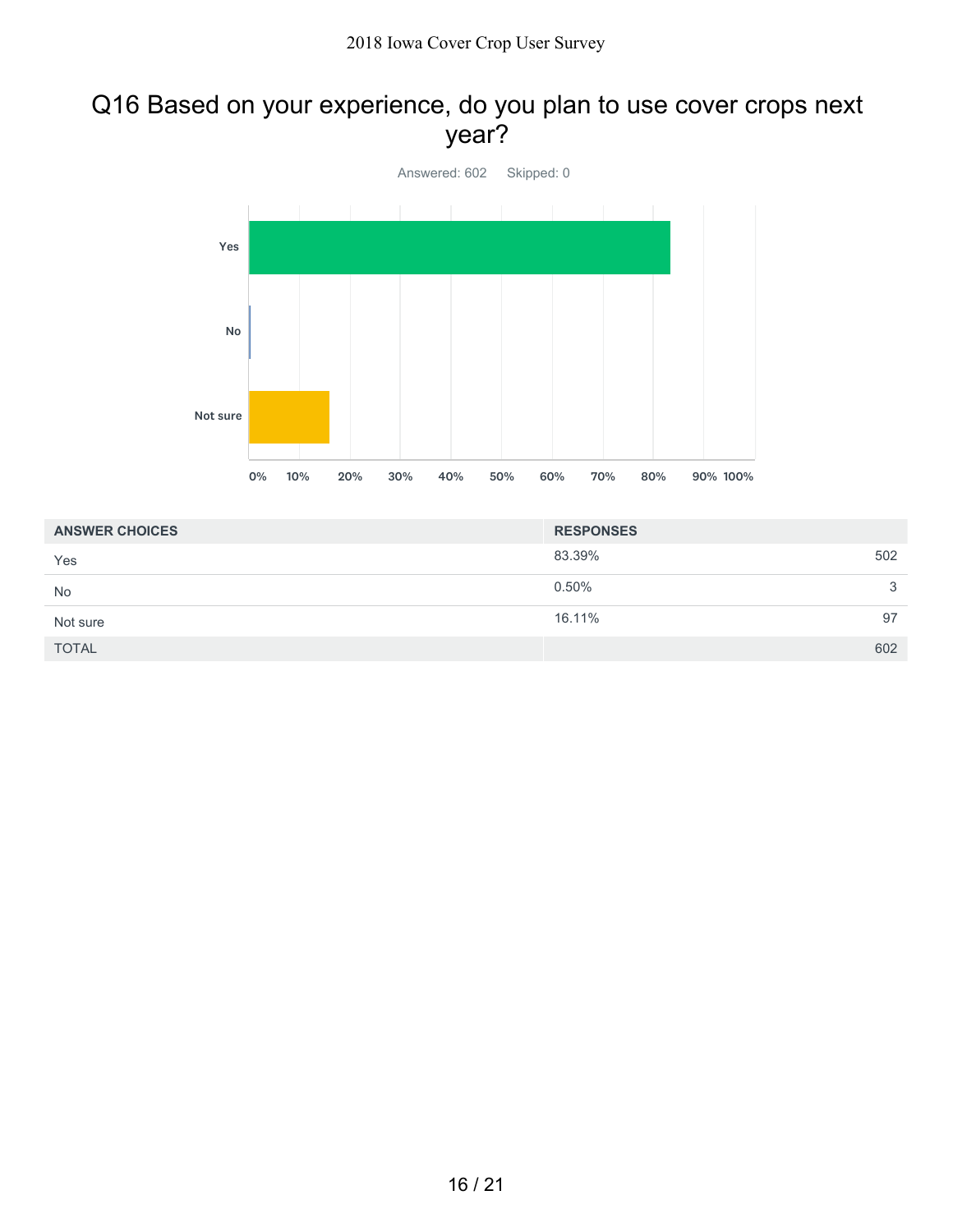

## Q17 What motivates you to use cover crops?

| <b>ANSWER CHOICES</b>         | <b>RESPONSES</b> |     |
|-------------------------------|------------------|-----|
| Improve/protect water quality | 63.70%           | 372 |
| Prevent soil erosion          | 91.10%           | 532 |
| Improve yields/profitability  | 48.63%           | 284 |
| Reduce nitrogen loss          | 50.00%           | 292 |
| Build soil organic matter     | 74.14%           | 433 |
| Reduce weed pressure          | 55.31%           | 323 |
| Improve soil health           | 71.92%           | 420 |
| Reduce compaction             | 40.24%           | 235 |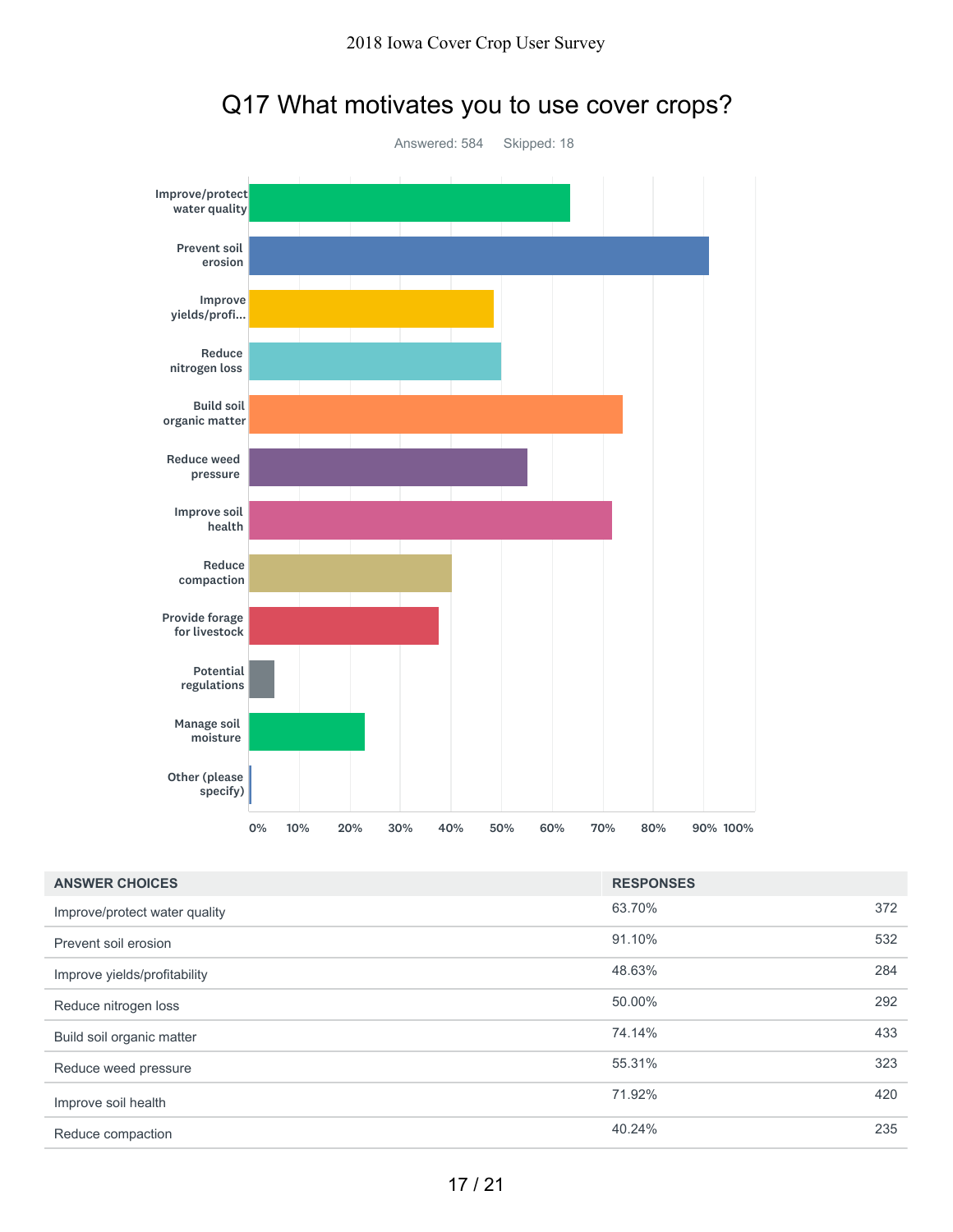#### 2018 Iowa Cover Crop User Survey

| Provide forage for livestock | 37.67% | 220 |
|------------------------------|--------|-----|
| Potential regulations        | 5.31%  | 31  |
| Manage soil moisture         | 22.95% | 134 |
| Other (please specify)       | 0.68%  |     |
| Total Respondents: 584       |        |     |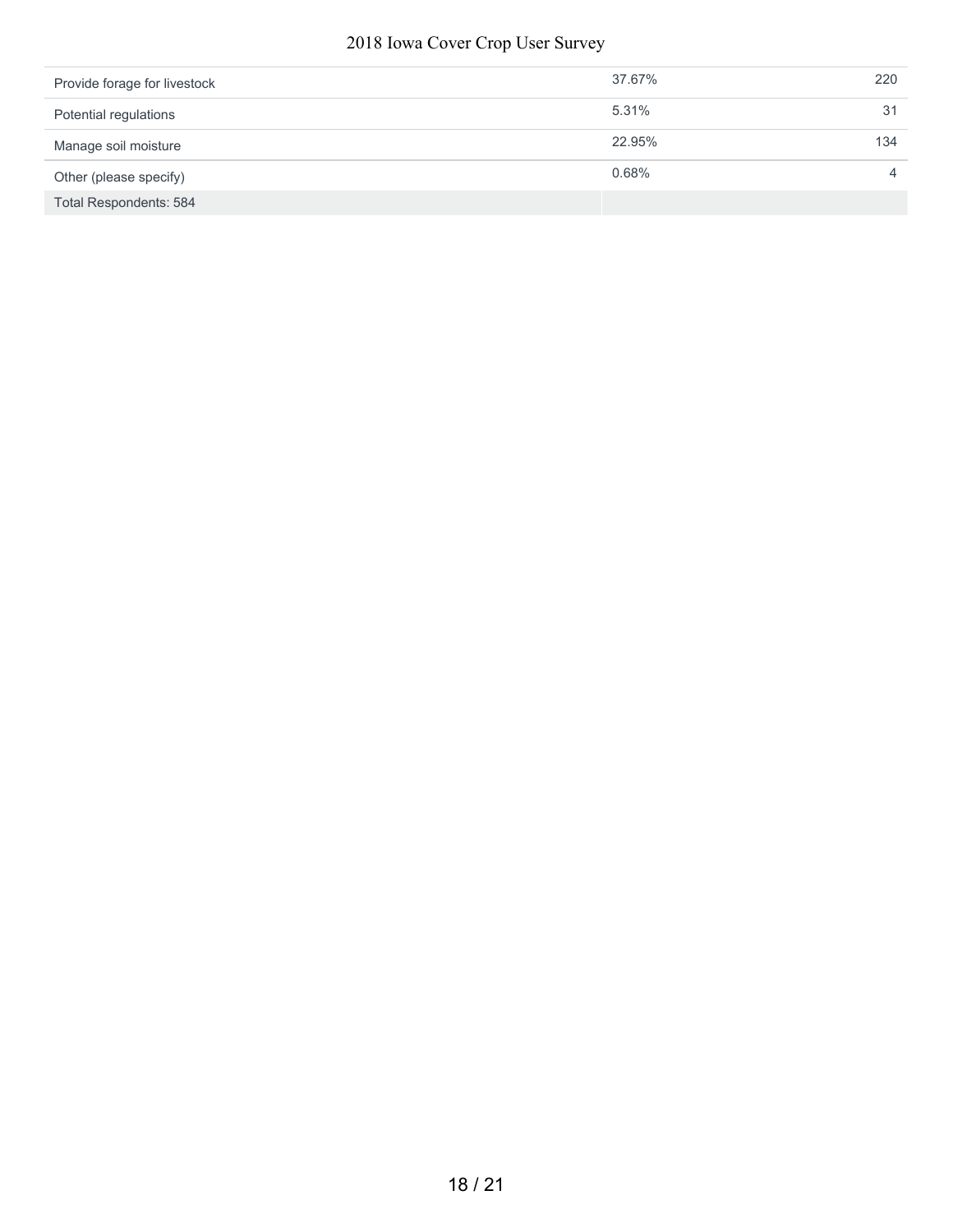## Q18 Where do you receive information on managing cover crops?



| <b>ANSWER CHOICES</b>                             | <b>RESPONSES</b> |     |
|---------------------------------------------------|------------------|-----|
| Other farmers                                     | 64.99%           | 375 |
| Government agency (NRCS, IDALS, SWCD, etc)        | 66.03%           | 381 |
| Farm/Commodity Organization                       | 5.03%            | 29  |
| Farm Bureau                                       | 7.63%            | 44  |
| Iowa State University other research institutions | 28.77%           | 166 |
| <b>Practical Farmers of lowa</b>                  | 12.13%           | 70  |
| <b>Certified Crop Advisors</b>                    | 5.37%            | 31  |
| Seed Salesmen                                     | 9.88%            | 57  |
| Farm publications                                 | 40.55%           | 234 |
| Internet/Online sources                           | 15.94%           | 92  |
| <b>Total Respondents: 577</b>                     |                  |     |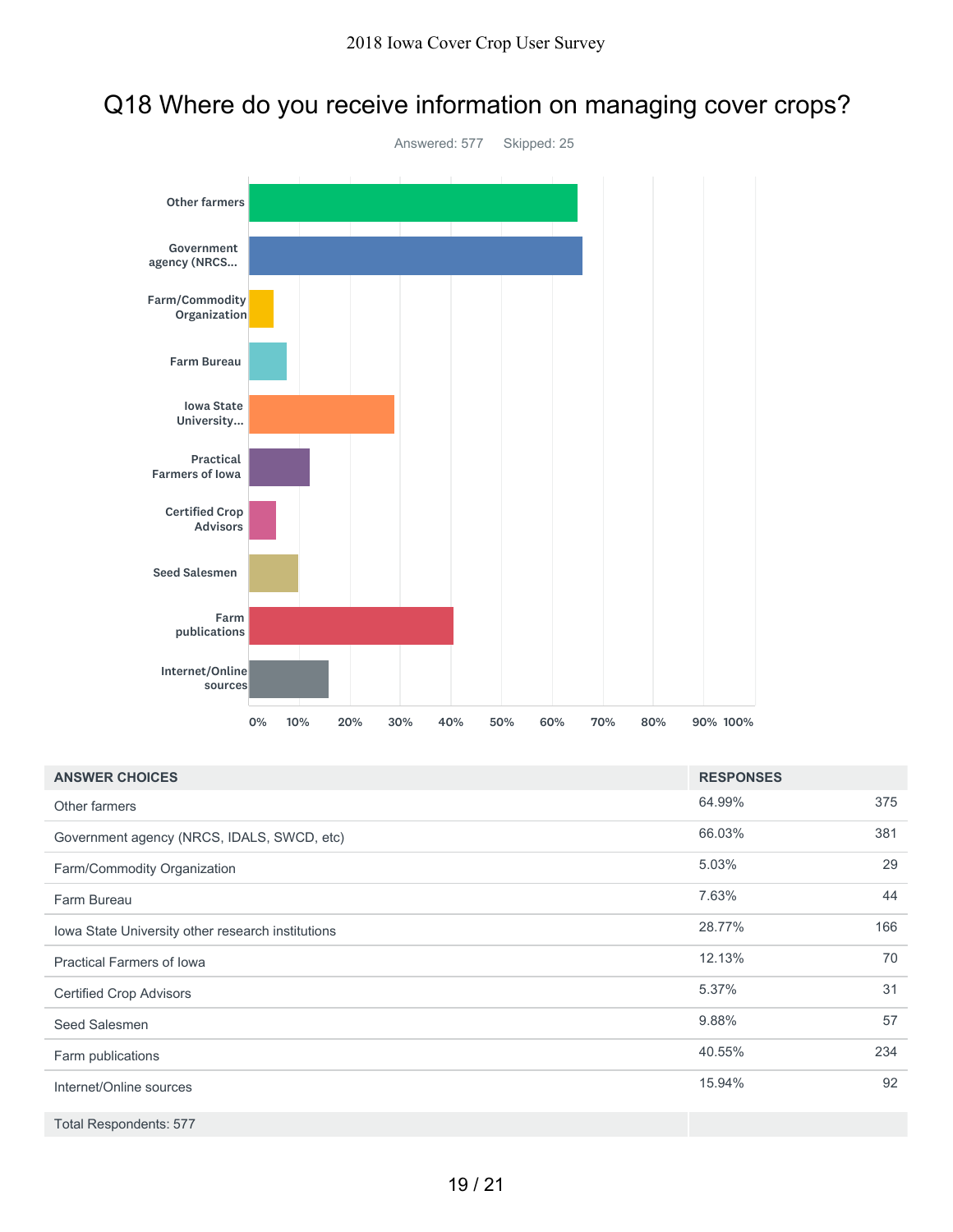#### Q19 What is your preferred method to receive information on managing cover crops?



| <b>ANSWER CHOICES</b>                                   | <b>RESPONSES</b> |     |
|---------------------------------------------------------|------------------|-----|
| Discussions with other farmers                          | 58.22%           | 333 |
| Government agency publications (NRCS, IDALS, SWCD, etc) | 46.15%           | 264 |
| Field days/workshops                                    | 34.09%           | 195 |
| Farm/Commoity Group sponsored events                    | 7.52%            | 43  |
| Email                                                   | 15.21%           | 87  |
| <b>Farm Publications</b>                                | 35.49%           | 203 |
| Iowa State University Extension workshops/meetings      | 17.31%           | 99  |
| Ag retailer/co-op events                                | 7.17%            | 41  |
| Online resources                                        | 10.49%           | 60  |
| <b>Total Respondents: 572</b>                           |                  |     |